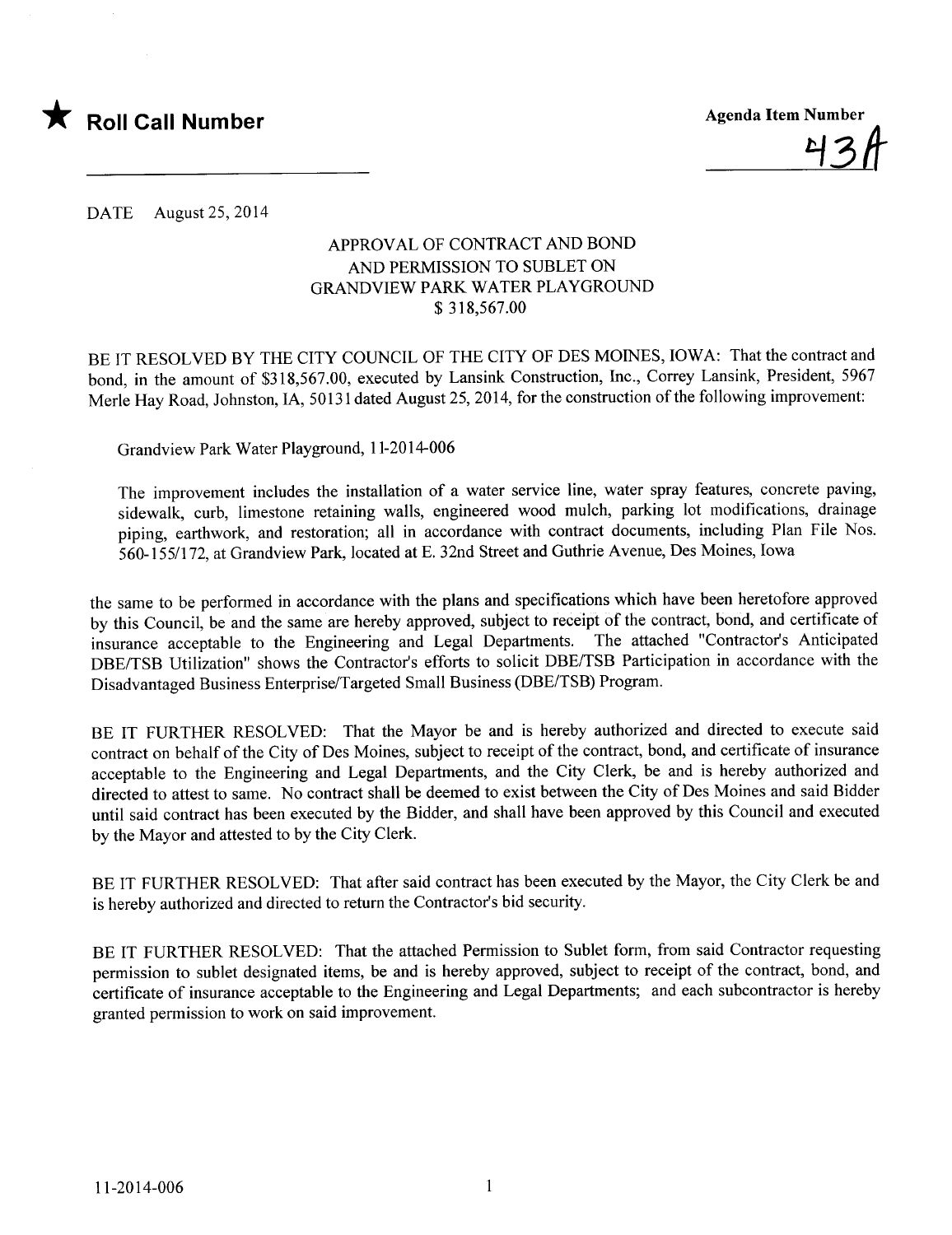

vt3fr

DATE August 25, 2014

BE IT FURTHER RESOLVED: That the Interim Des Moines Finance Director is hereby authorized to encumber this contract amount against the funds as identified below, and to acquire Builder's Risk Insurance, if appropriate, for the above referenced improvement.

| (City Council Communication Number _ | 14.408 | attached) |
|--------------------------------------|--------|-----------|
|--------------------------------------|--------|-----------|

Moved by to adopt. FORM APPROVED Kathleen Vanderpool

Deputy City Attorney

Funding Source: 2014-2015 CIP, Page Park - 19, Wading Pool Improvements, PK034, G. O. Bonds, Being:  $$140,874.50$ ; with \$27,692.50 for ADA improvements, Page Building -4, ADA Modifications, BL042, G. O. Bonds; and the remaining funding of\$150,000 being transferred from Page Park - 17, PKS153, Swimming Pools and Aquatic Infrastructure, G.O. Bonds

| <b>COUNCIL ACTION</b> | <b>YEAS</b> | <b>NAYS</b> | <b>PASS</b> | <b>ABSENT</b>   | I, Diane Rauh, City Clerk of said City Council, hereby<br>certify that at a meeting of the City Council, held on the |
|-----------------------|-------------|-------------|-------------|-----------------|----------------------------------------------------------------------------------------------------------------------|
| <b>COWNIE</b>         |             |             |             |                 |                                                                                                                      |
| <b>COLEMAN</b>        |             |             |             |                 | above date, among other proceedings the above was                                                                    |
| <b>GATTO</b>          |             |             |             |                 | adopted.                                                                                                             |
| <b>GRAY</b>           |             |             |             |                 |                                                                                                                      |
| <b>HENSLEY</b>        |             |             |             |                 | IN WITNESS WHEREOF, I have hereunto set my hand                                                                      |
| <b>MAHAFFEY</b>       |             |             |             |                 | and affixed my seal the day and year first above written.                                                            |
| <b>MOORE</b>          |             |             |             |                 |                                                                                                                      |
| <b>TOTAL</b>          |             |             |             |                 |                                                                                                                      |
| <b>MOTION CARRIED</b> |             |             |             | <b>APPROVED</b> |                                                                                                                      |
|                       |             |             |             |                 |                                                                                                                      |
|                       |             |             |             |                 |                                                                                                                      |
|                       |             |             |             |                 |                                                                                                                      |
|                       |             |             |             | Mayor           |                                                                                                                      |
|                       |             |             |             |                 | City Clerk                                                                                                           |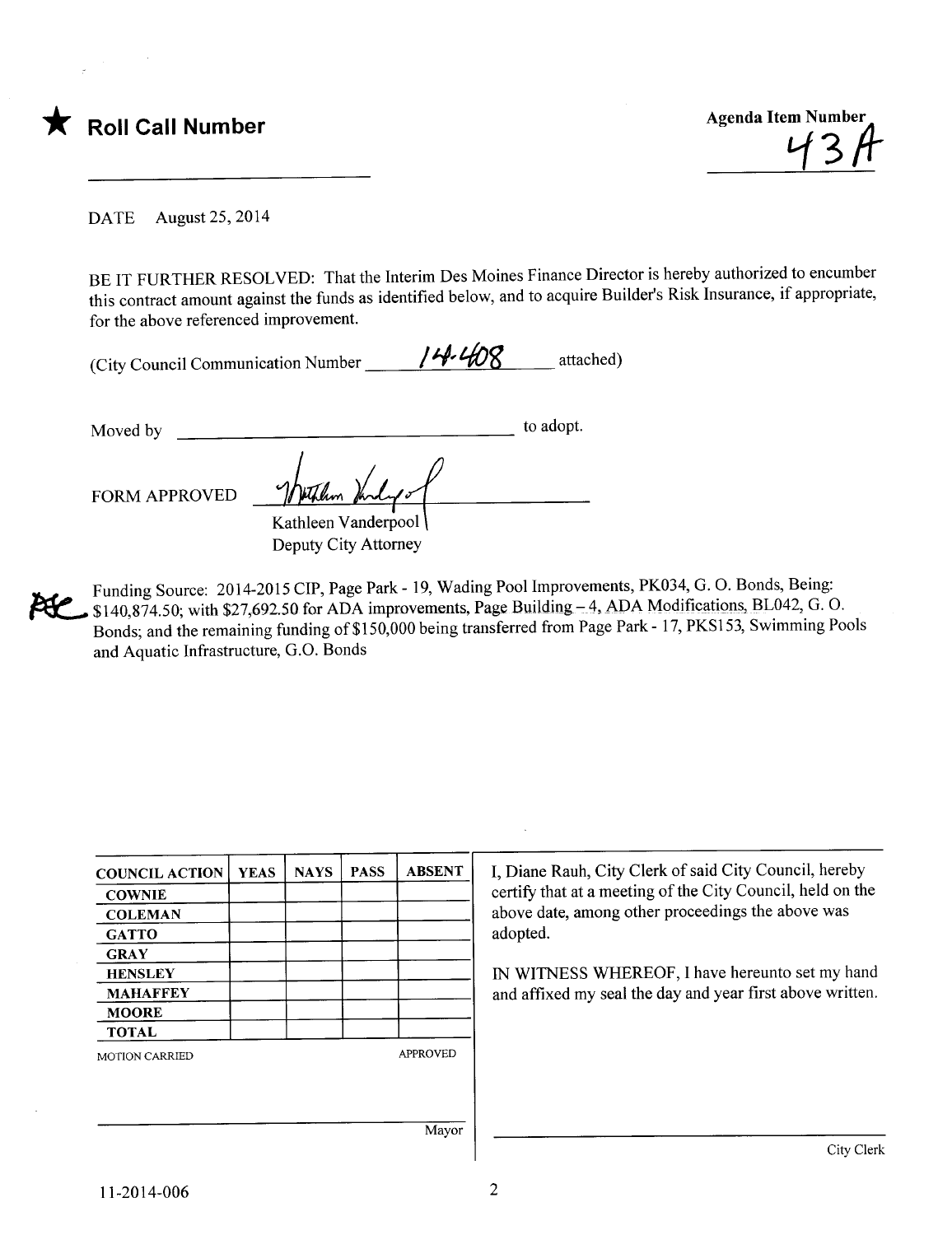

43

## CONTRACTOR'S ANTICIPATED DBE/TSB UTILIZATION

#### Grandview Park Water Playground

#### Activity ID 11-2014-006

On August 12,2014, Lansink Construction, Inc., Correy Lansink, President, 5967 Merle Hay Roa, Johnston, IA 50131 submitted a proposal for construction of the Grandview Park Water Playground, Activity ID 11-2014-006, which the City Council has determined to be the lowest responsible, responsive bid for said project in the amount of \$318,567.00. The proposal included a statement that the Disadvantaged Business Enterprise/Targeted Small Business (DBE/TSB) Program shall apply to this project.

The Engineering Deparment has prepared this report summarizing the information that Lansink Construction, Inc., has submitted indicating that it anticipates utilizing the following DBE/TSB companies on this project:

| <b>DBE/TSB Name</b>       | Description of Work                    | <b>Estimated Amount</b> |  |
|---------------------------|----------------------------------------|-------------------------|--|
| <b>Bonnies Barricades</b> | <b>Traffic Control</b>                 | \$926.75                |  |
| Paco's Construction, LLC  | <b>HMA</b>                             | \$4,950.00              |  |
|                           | <b>Estimated DBE/TSB Participation</b> | \$5,876.75              |  |
|                           | Lansink Construction, Inc. Amount      | \$318,567.00            |  |
|                           | Percentage of DBE/TSB Participation    | 1.84%                   |  |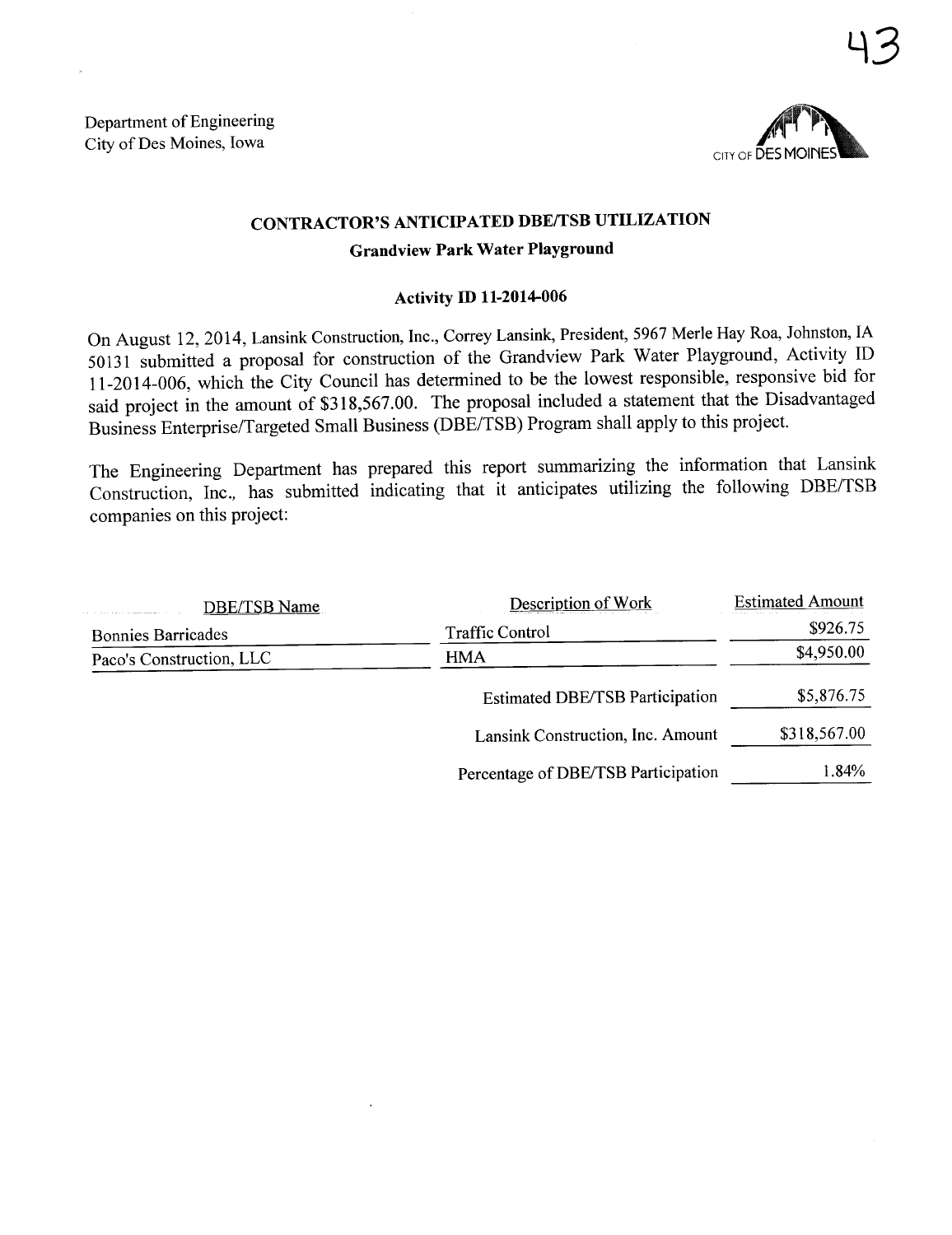Activity ID Date  $\mathcal{C}_{\!\mathscr{K}\!\mathscr{L}}$ 11-2014-006 8/I 9/20 I 4

# PERMISSION TO SUBLET

| Project                                                         | Grandview Park Water Playground |                                                                                                                                   |                                           |                                                    |                                               |  |
|-----------------------------------------------------------------|---------------------------------|-----------------------------------------------------------------------------------------------------------------------------------|-------------------------------------------|----------------------------------------------------|-----------------------------------------------|--|
| Contractor                                                      | Lansink Construction, Inc.      |                                                                                                                                   |                                           |                                                    |                                               |  |
| 42-1514158<br><b>Federal Tax ID</b><br><b>ITEM TO BE SUBLET</b> |                                 | 14863<br>Contract No.                                                                                                             | <b>Sublet Request No.</b><br>$\mathbf{1}$ |                                                    |                                               |  |
|                                                                 |                                 | <b>ORGANIZATION</b><br><b>TO PERFORM</b><br><b>WORK</b>                                                                           | DBE<br>Y/N                                | <b>COST OF</b><br><b>SPECIALTY</b><br><b>ITEMS</b> | <b>TOTAL COST</b><br>OF WORK<br><b>SUBLET</b> |  |
| Traffic Control                                                 |                                 | <b>Bonnies Barricades</b><br>1547 Michigan Street<br>Des Moines, IA 50314-3532<br>$(515) 282 - 8877$<br>Federal Tax ID 42-1250395 | Yes                                       |                                                    | \$926.75                                      |  |
| <b>HMA</b>                                                      |                                 | Paco's Construction, LLC<br>9560 SE 56th Avenue<br>Runnells, IA 50237<br>$(515) 240 - 0625$<br>Federal Tax ID 20-4493861          | Yes                                       |                                                    | \$4,950.00                                    |  |
| Site Utilities                                                  |                                 | Detrick Excavating Inc.<br>9341 SE 56th Street<br>Runnels, IA 50237<br>$(515)$ 966-2438                                           | No                                        |                                                    | \$74,395.00                                   |  |
| Concrete                                                        |                                 | Concrete Connection<br>PO Box 65206<br>West Des Moines, IA 50265<br>$(515)$ 255-0260<br>Federal Tax ID 27-1910353                 | No                                        |                                                    | \$36,900.00                                   |  |
| Splash Pad Equipment                                            |                                 | <b>Outdoor Recreation Products</b><br>1055 North 205th Street<br>Elkhorn, NE 68022<br>$(402)$ 289-0400                            | No                                        | \$28,500.00                                        | \$28,500.00                                   |  |
| <b>Spray Features</b>                                           |                                 | Cemrock<br>4790 South Julian Avenue<br>Tucson, AZ 85714<br>$(520) 571-1999$<br>Federal Tax ID 86-0893628                          | No                                        | \$45,000.00                                        | \$45,000.00                                   |  |
| Landscaping                                                     |                                 | Kaldenbergs PBS Landscaping<br>5555 NW Beaver Drive<br>Johnston, IA 50131<br>$(515)$ 278-1118<br>Federal Tax ID 14-875322         | No                                        |                                                    | \$29,504.00                                   |  |

 $\epsilon$